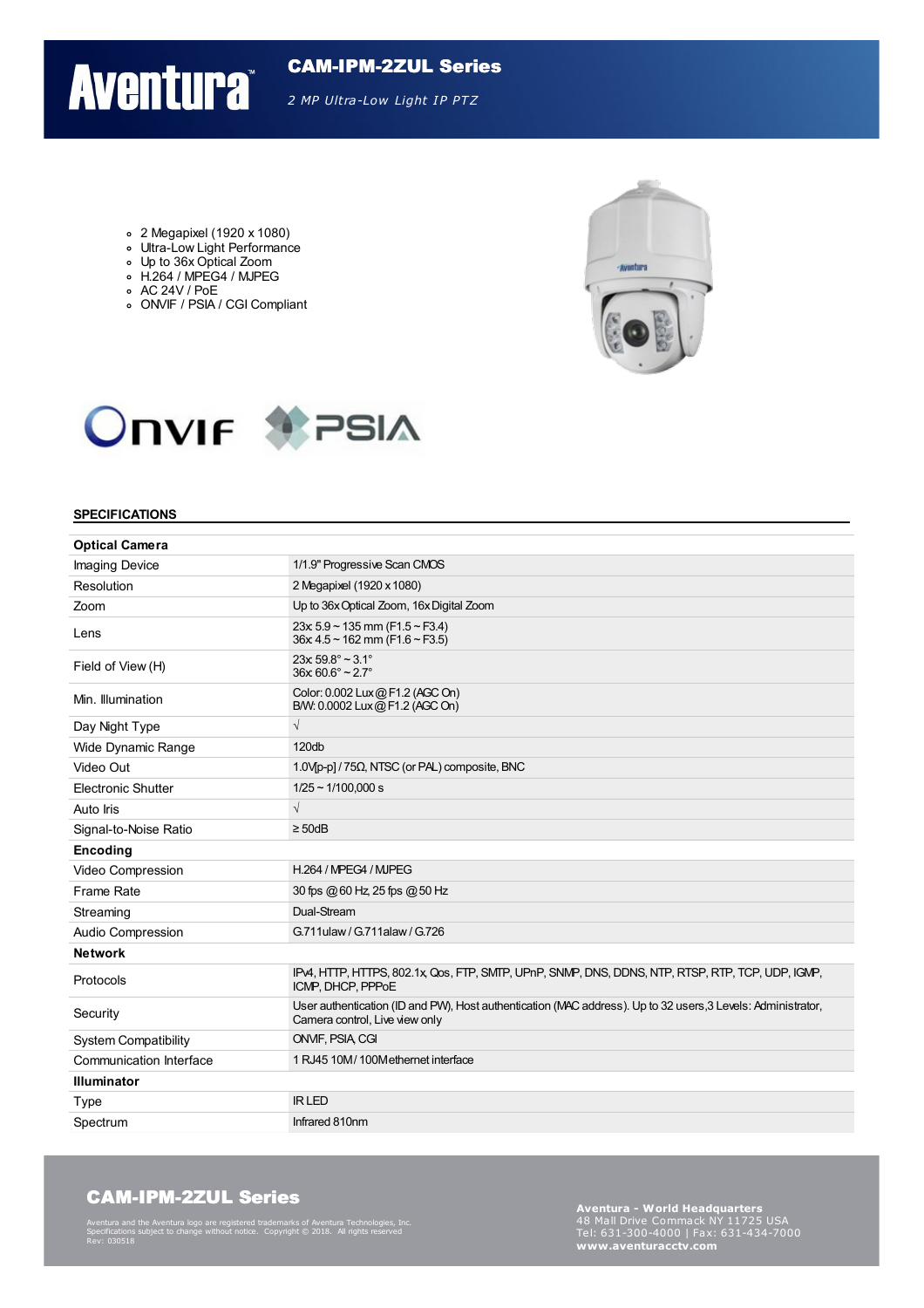# **Aventura**

#### CAM-IPM-2ZUL Series

*2 MP Ultra-Low Light IP PTZ*

| <b>Effective Range</b>         | 200M/800M                                                                                                                          |  |
|--------------------------------|------------------------------------------------------------------------------------------------------------------------------------|--|
| <b>Additional Features</b>     |                                                                                                                                    |  |
| Noise Reduction                | $\sqrt{ }$                                                                                                                         |  |
| <b>Back Light Compensation</b> | $\sqrt{\phantom{a}}$                                                                                                               |  |
| Auto White Balance             | $\sqrt{}$                                                                                                                          |  |
| Alarm Input/Output             | 7 inputs, 2 outputs                                                                                                                |  |
| Audio Input/Output             | Audio input (Line input), 2-2.4V[p-p]; output impedance: $1K\Omega$ , $\pm 10\%$<br>Audio output line level impedance: $600\Omega$ |  |
| On-board storage               | Built-in McroSD/SDHC slot, up to 128 GB                                                                                            |  |
| <b>Additional Features</b>     | Smart Defog, Electronic Image Stabilization (EIS), Privacy Masking (up to 24 zones)                                                |  |
| Pan/Tilt                       |                                                                                                                                    |  |
| Pan Range                      | 360° Continuous                                                                                                                    |  |
| Pan Speed                      | Pan manual speed: 0.1° -300°/s, pan preset speed: 540°/s                                                                           |  |
| <b>Tilt Range</b>              | $-5 \sim 90^\circ$ (Auto Flip)                                                                                                     |  |
| <b>Tilt Speed</b>              | Tilt manual speed: 0.1°-240°/s, tilt preset speed: 400°/s                                                                          |  |
| Presets                        | 256                                                                                                                                |  |
| Patrol                         | 8 patrols, up to 32 presets per patrol                                                                                             |  |
| Pattern                        | 4 patterns, with the recording time not less than 10 minutes per pattern                                                           |  |
| Park Action                    | Preset / patrol / pattern / pan scan / tilt scan / random scan / frame scan / panorama scan                                        |  |
| Protocol                       | Pelco-P, Pelco-D, self-adaptive                                                                                                    |  |
| <b>Environment</b>             |                                                                                                                                    |  |
| <b>Operating Environment</b>   | Indoor/Outdoor                                                                                                                     |  |
| <b>Ingress Protection</b>      | All-weather IP-67                                                                                                                  |  |
| <b>Vandal Proof</b>            | IEC60068-2-75Eh, 50J; EN50102, IK10                                                                                                |  |
| <b>Operating Temperature</b>   | $-22 \sim 149^{\circ}$ F ( $-30 \sim 65^{\circ}$ C) outdoor<br>$14 \sim 122$ ° F (-10 ~ 50° C) indoor                              |  |
| <b>Operating Humidity</b>      | $\leq$ 90% non-condensing                                                                                                          |  |
| <b>Electrical</b>              |                                                                                                                                    |  |
| Input Voltage                  | AC 24V ± 10%, High PoE (802.3at)                                                                                                   |  |
| <b>Current Draw</b>            | Outdoor dome: Max 40W (Heater On), Max 20W (Heater Off); Indoor/In-ceiling dome: Max 20W                                           |  |
| <b>Surge Protection</b>        | TVS 4,000V lightning protection, surge protection and voltage transient                                                            |  |
| General                        |                                                                                                                                    |  |
| Weight                         | 11.02 lbs $(5000 g)$                                                                                                               |  |
| <b>Dimensions</b>              | Ф220 × 325.5mm (Ф8.66" × 12.81") (outdoor), Ф183.4 × 247mm (Ф7.22" × 9.72") (indoor)                                               |  |
| <b>Optional Accessories</b>    | <b>CAM-BKT-IPZ Series</b><br>CAM-BKT-PTZ-CNR<br>CAM-BKT-PTZ-PIL<br>CAM-BKT-PTZ-PPT Series                                          |  |
| Warranty                       | 5 Years                                                                                                                            |  |

#### **AVAILABLE MODELS**

| Part number          | Description                                               |
|----------------------|-----------------------------------------------------------|
| CAM-IPM-2ZUL-23X-IR  | 2 Megapixel Ultra-Low Light Outdoor 23x IP PTZ w/ 200M IR |
| CAM-IPM-2ZUL-36X-IR  | 2 Megapixel Ultra-Low Light Outdoor 36x IP PTZ w/200M IR  |
| CAM-IPM-2ZUL-36X-IRL | 2 Megapixel Ultra-Low Light Outdoor 36x IP PTZ w/800MIR   |

## CAM-IPM-2ZUL Series

Aventura and the Aventura logo are registered trademarks of Aventura Technologies, Inc. Specifications subject to change without notice. Copyright © 2018. All rights reserved Rev: 030518

**Aventura - World Headquarters** Tel: 631-300-4000 <sup>|</sup> Fax: 631-434-7000 **www.aventuracctv.com**